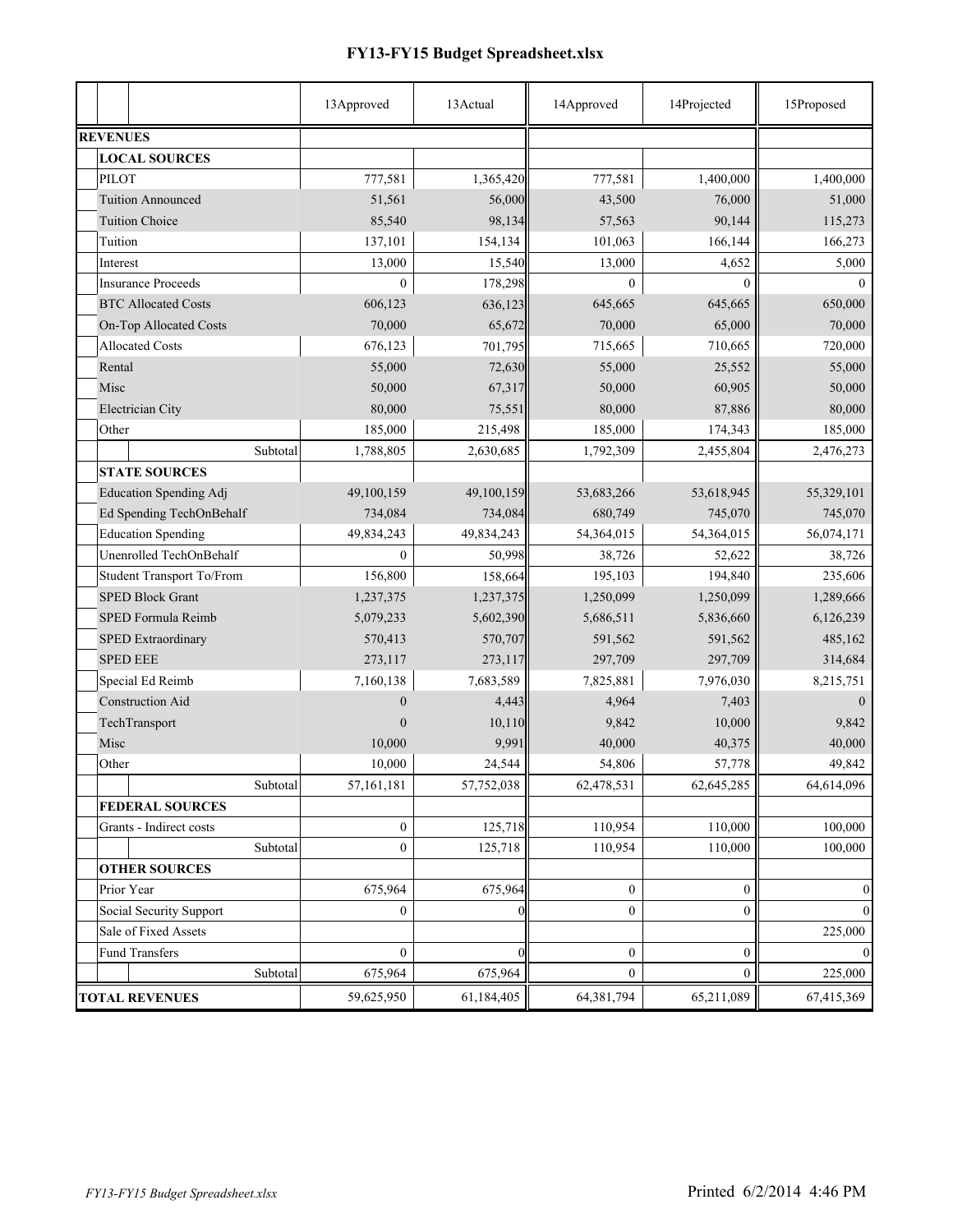## **FY13-FY15 Budget Spreadsheet.xlsx**

|                                                    | 13Approved | 13 Actual  | 14Approved | 14Projected                   | 15Proposed           |
|----------------------------------------------------|------------|------------|------------|-------------------------------|----------------------|
| <b>EXPENDITURES</b>                                |            |            |            |                               |                      |
| personal services                                  | 1,541,221  | 1,514,512  | 1,518,449  | 1,722,970                     | 1,664,659            |
| teachers                                           | 21,927,664 | 22,163,618 | 22,711,977 | 22,993,617                    | 23,908,962           |
| paras                                              | 3,252,194  | 3,944,255  | 3,668,067  | 3,852,067                     | 3,527,629            |
| liaisons                                           | 10,000     | 91,705     | 10,300     | 125,879                       | 129,656              |
| coaches                                            | 223,602    | 255,788    | 155,829    | 260,203                       | 312,009              |
| reg employees                                      | 42,525     | 60,295     | 43,588     | 76,389                        | 78,681               |
| administrators                                     | 2,645,178  | 2,831,990  | 2,686,275  | 2,793,031                     | 2,788,822            |
| maintenance                                        | 996,935    | 883,066    | 1,020,548  | 925,784                       | 953,558              |
| custodian                                          | 1,203,842  | 1,343,108  | 1,143,938  | 1,325,312                     | 1,365,072            |
| driver                                             | 138,612    | 292,032    | 236,077    | 350,820                       | 361,345              |
| temp employees                                     | 689,973    | 387,559    | 621,791    | 424,482                       | 437,216              |
| 20-20 teachers                                     | 505,000    | 510,254    | 222,000    | 221,554                       | $\mathbf{0}$         |
| general                                            | 1,602,240  | 1,685,361  | 1,644,150  | 1,773,431                     | 1,826,634            |
| Salaries                                           | 34,778,986 | 35,963,543 | 35,682,989 | 36,845,541                    | 37, 354, 243         |
| dental ins                                         | 443,662    | 469,577    | 442,731    | 594,675                       | 612,515              |
| health ins                                         | 5,721,122  | 6,095,203  | 6,257,222  | 7,049,001                     | 7,401,451            |
| social security                                    | 2,820,559  | 2,676,451  | 2,677,662  | 2,854,010                     | 2,939,630            |
| City retirement                                    | 920,000    | 889,132    | 1,055,753  | 1,055,753                     | 1,087,426            |
| tuition reimb                                      | 206,500    | 281,659    | 201,700    | 304,849                       | 313,994              |
| unemployment ins                                   | 70,000     | 47,141     | 70,000     | 70,000                        | 56,000               |
| <b>WC</b>                                          | 370,751    | 372,391    | 450,751    | 502,128                       | 517,192              |
| health ins payback                                 | 225,000    | 272,413    | 300,000    | 411,551                       | 411,551              |
| golden handshake                                   | 50,000     | 270,801    | 50,000     | 50,230                        | 131,737              |
| general                                            | 107,999    | 104,744    | 94,781     | 110,208                       | 31,914               |
| Benefits                                           | 10,935,593 | 11,479,512 | 11,600,600 | 13,002,405                    | 13,503,410           |
| prof services                                      | 313,269    | 335,093    | 353,269    | 390,100                       | 377,227              |
| admin services                                     | 1,010,688  | 911,787    | 1,015,188  | 985,945                       | 804,409              |
| Kelly subs                                         | 190,468    | 252,434    | 410,468    | 403,193                       | 189,888              |
| other prof services                                | 1,115,465  | 1,384,047  | 1,558,465  | 1,536,918                     | 1,456,200            |
| general                                            |            | 44,936     |            | $\boldsymbol{0}$              | $\mathbf{0}$         |
| Prof services                                      | 2,629,890  | 2,928,297  | 3,337,390  | 3,316,156                     | 2,827,723            |
| water                                              | 149,000    | 108,984    | 149,000    | 112,152                       | 108,451              |
| cleaning                                           | 128,500    | 123,485    | 128,500    | 139,526                       | 134,922              |
| repairs                                            | 786,567    | 990,226    | 786,567    | 1,288,281                     | 1,045,768            |
| repairs particular                                 | 155,000    | 122,397    | 155,000    | 141,302                       | 136,639              |
| rent/lease                                         | 80,704     | 74,536     | 80,704     | 88,846                        | 85,914               |
| maint particular                                   | 49,200     | 61,737     | 49,200     | 71,785                        | 69,416               |
| Prop services<br>FY13-FY15 Budget Spreadsheet.xlsx | 1,348,971  | 1,481,365  | 1,348,971  | 1,841,892<br>Printed 6/2/2014 | 1,581,110<br>4:46 PM |